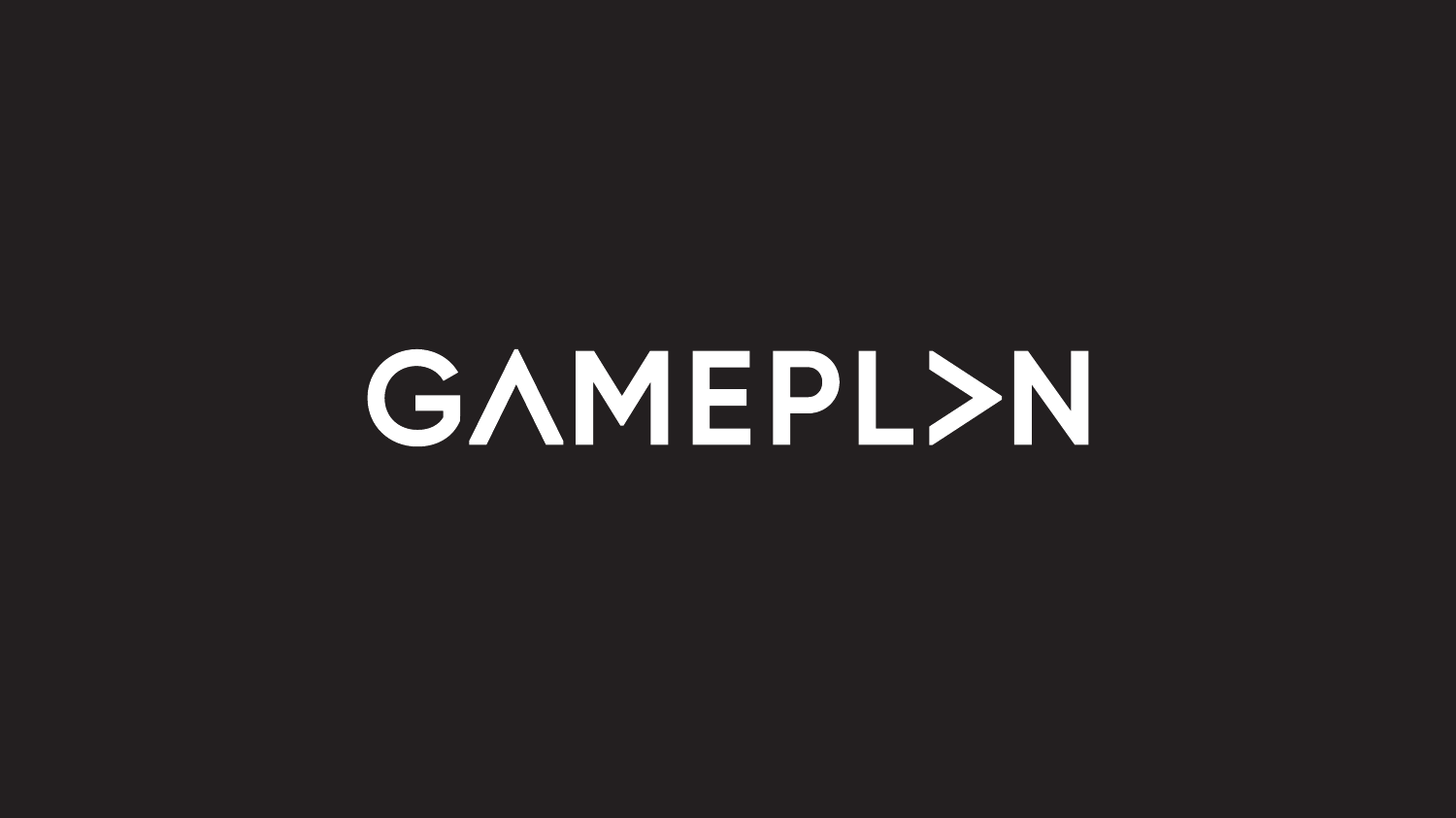# **"We need to get everyone on the same page."**

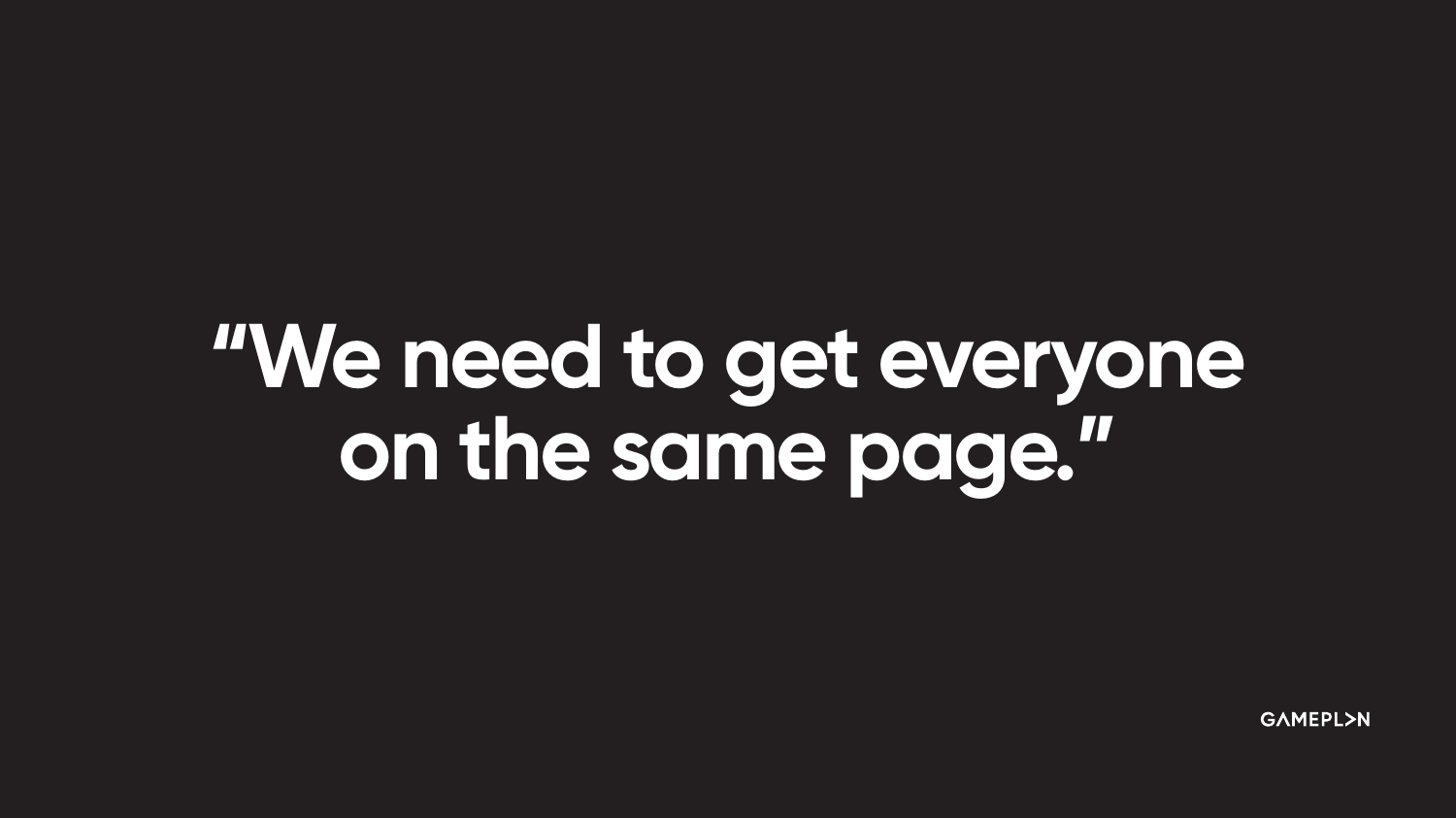

### **Proven strategic process**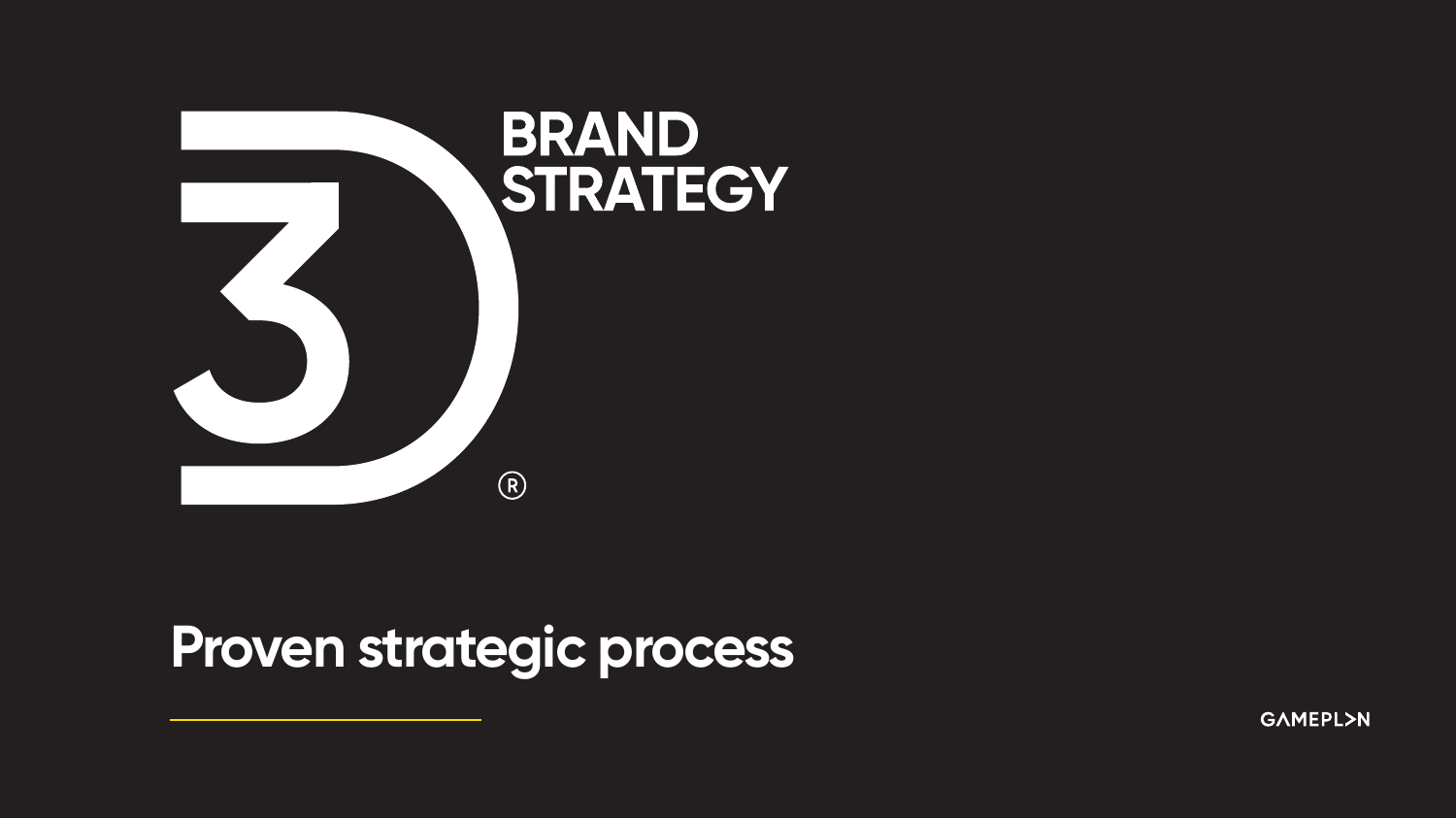

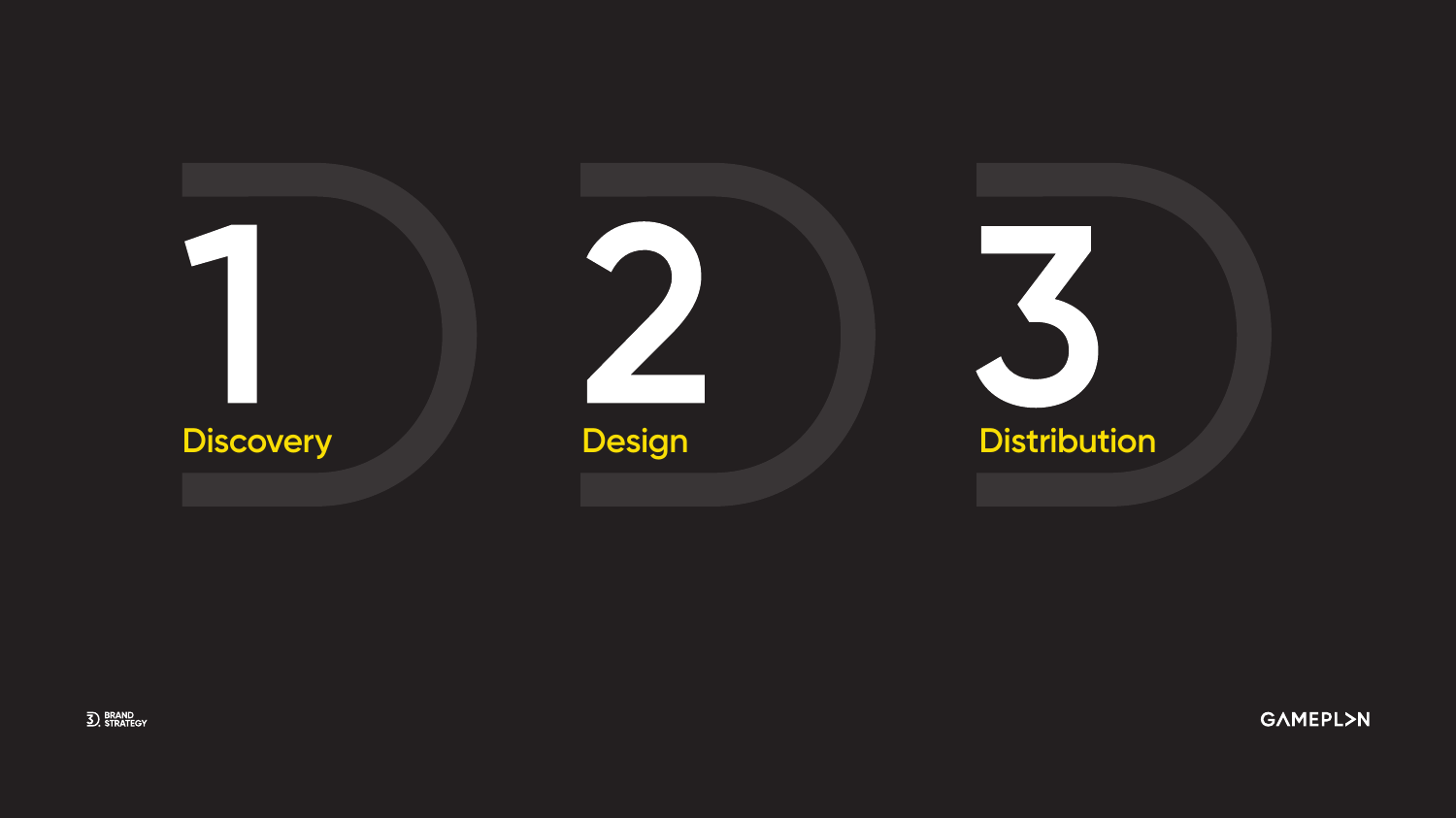**interviews site visits competitor review** 







**GAMEPL>N** 



## **Discovery**

We use the 'Advocacy Approach' to uncover every angle of an organisation via a combination of interviews, site visits, competitive analyses, design reviews and customer research. Everyone gets a chance to contribute to strategy.

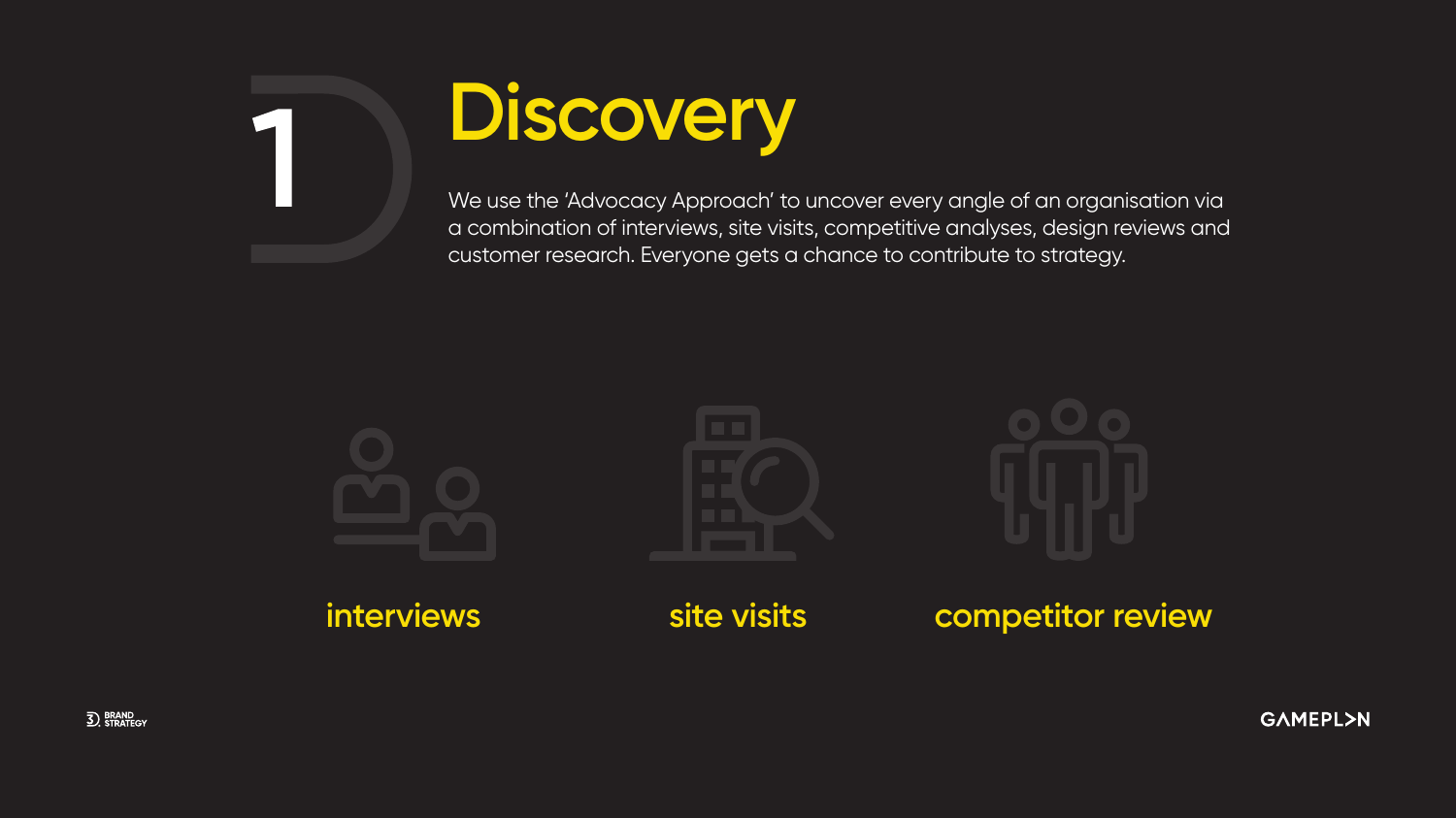

# **Design**

We facilitate the 'Argument Approach' to help drive decisions and build consensus in a workshop environment, drafting the major pieces of the one-page Roadmap with your key stakeholders in a single, facilitated session. If we're going to have 'robust discussions' about strategic direction, let's have them now.

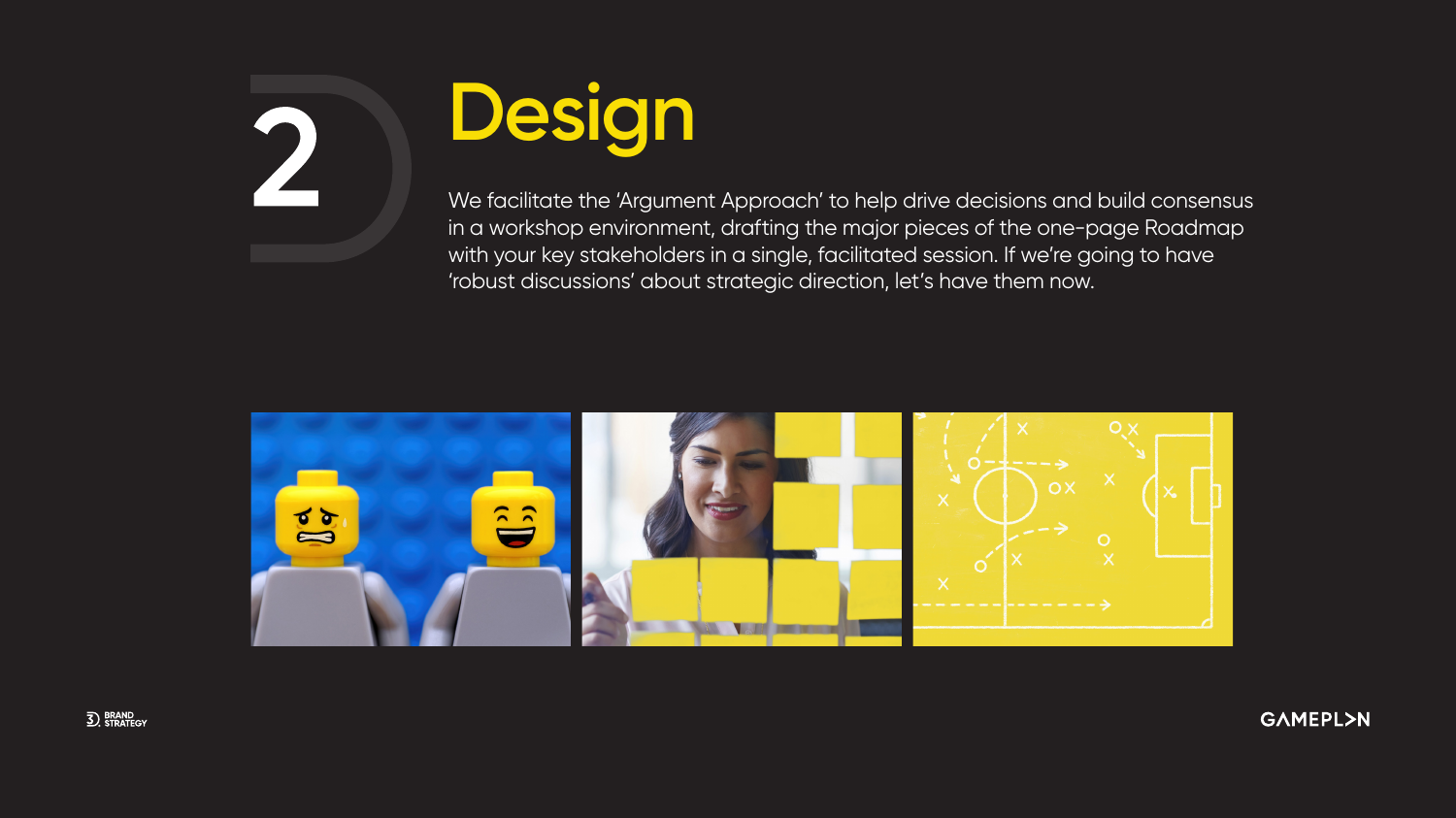

## **Distribution**

We employ the 'Art Directed Approach' to create a functional yet good-looking Brand Roadmap as an infographic poster.

This is supported by an easy-to use reference-style Handbook, which also contains the worksheets and templates to roll directly into campaign planning and creative production. Publishing this finished Roadmap tells your team that the theory is done, time to get to work.



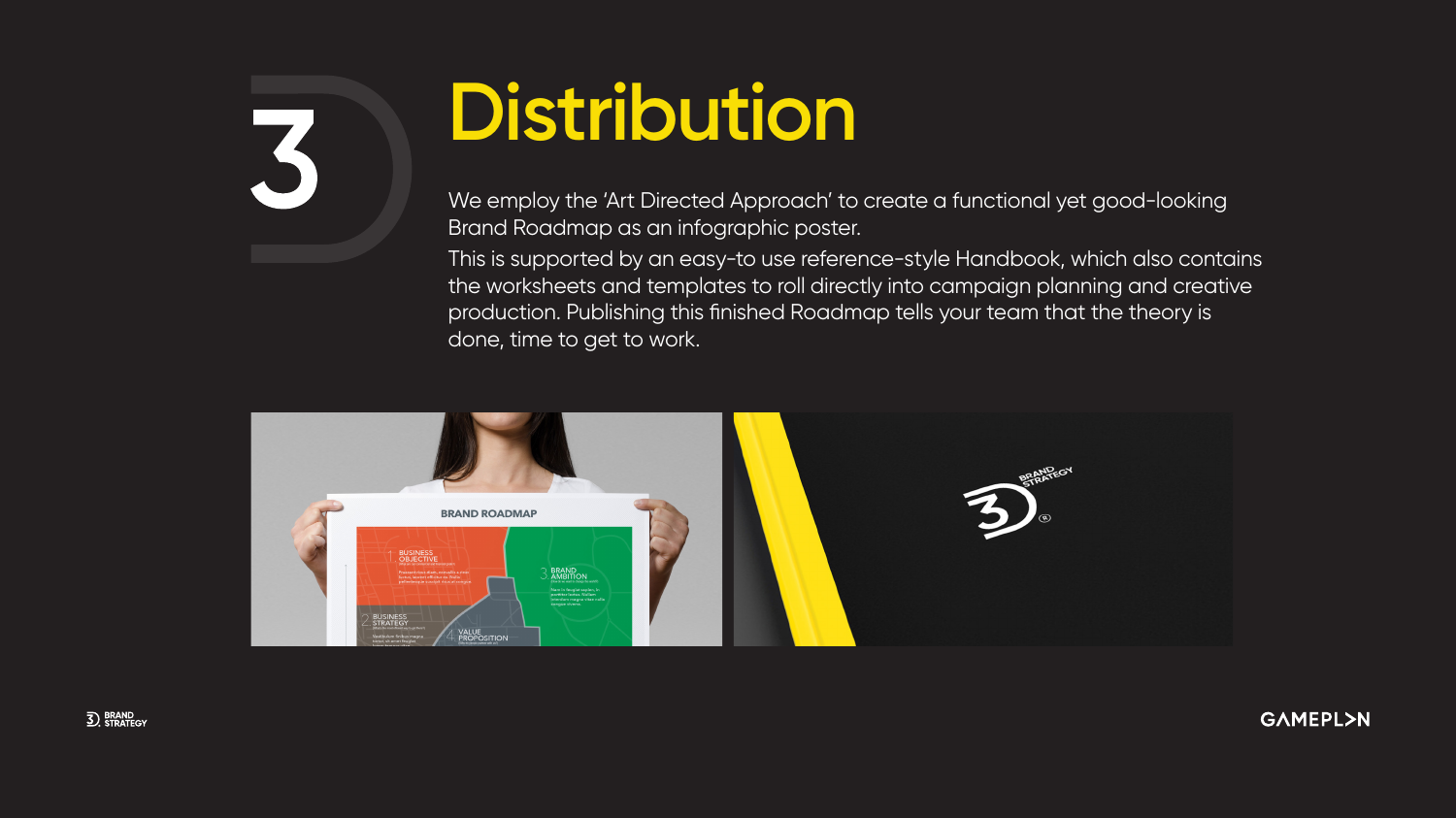



**3** BRAND

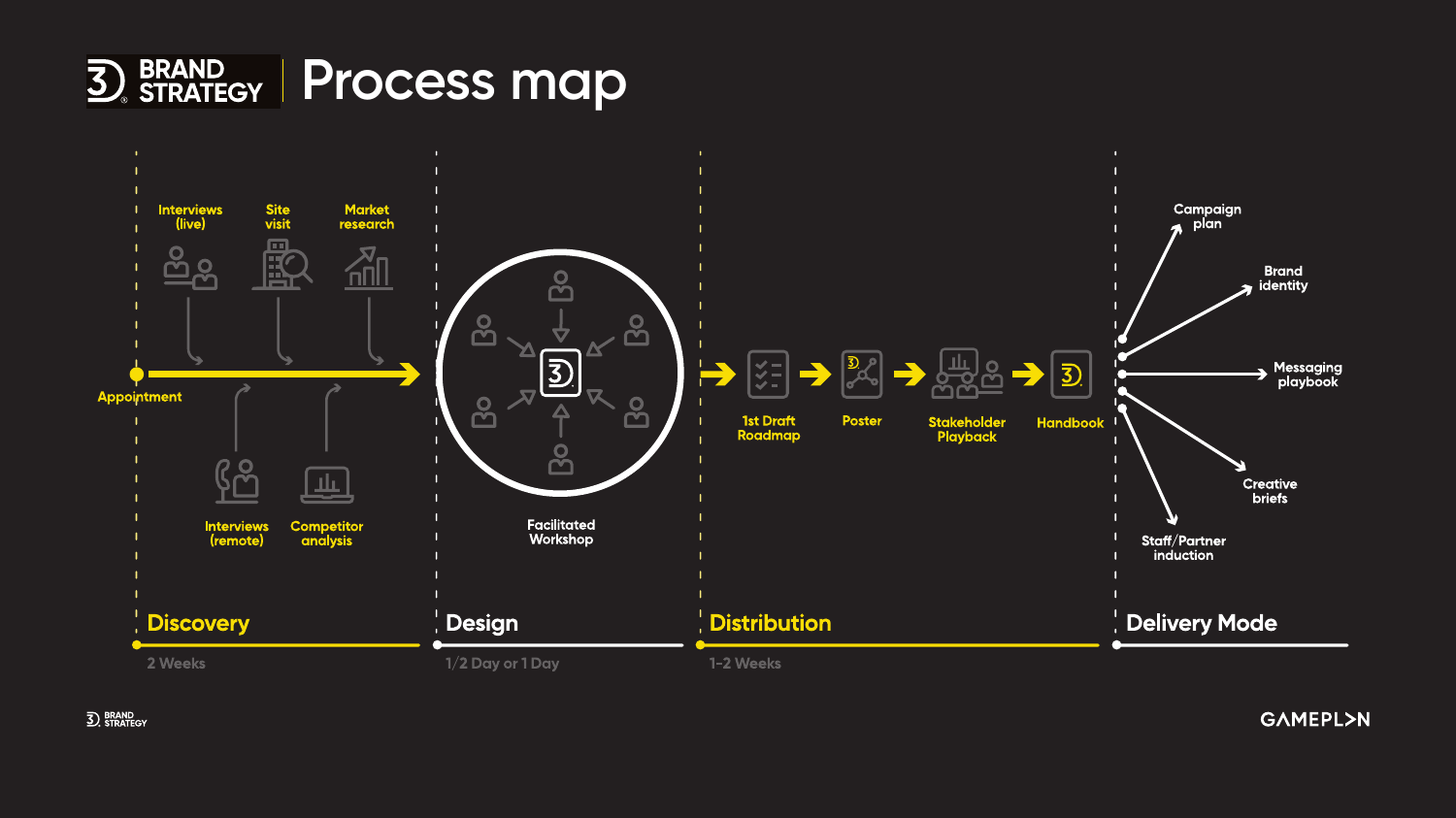



Results you can see on one page:

**2 Weeks 1/2 Day or 1 Day 1-2 Weeks**

**Discovery Design Distribution Delivery Mode**

**Clarity**

**Consensus**

**Apple Trection**